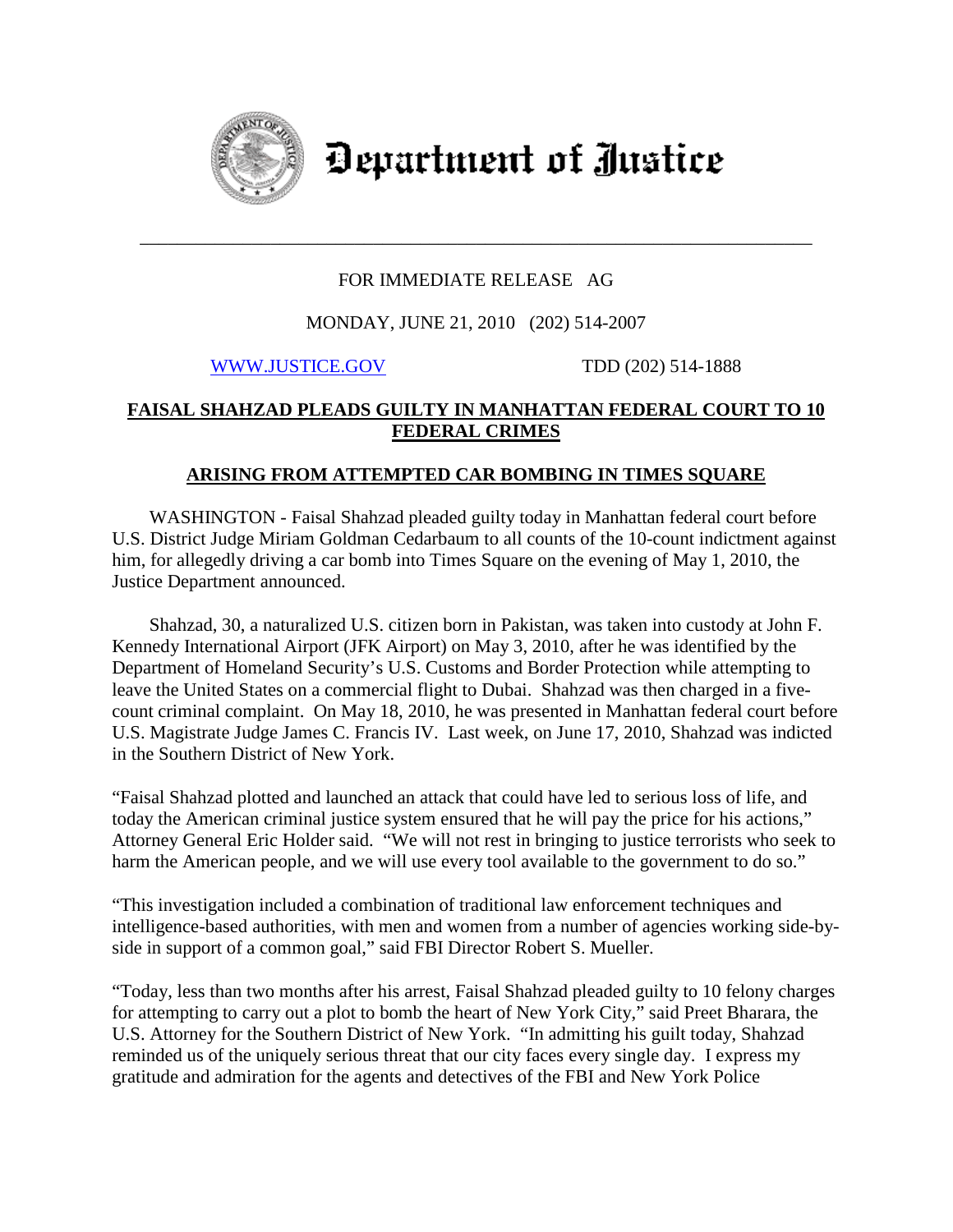Department (NYPD) who dedicate their lives to the daily fight to keep this city, its residents and its visitors, safe from harm."

 U.S. Attorney Bharara added that there is no plea agreement between the government and Shahzad, and that the investigation is continuing. Shahzad is scheduled to be sentenced by Judge Cedarbaum on Oct. 5, 2010, at 10 a.m.

 According to the indictment to which Shahzad pleaded guilty, statements made during today's proceeding, and the criminal complaint filed in Manhattan federal court:

 In December 2009, Shahzad received explosives training in Waziristan, Pakistan, from explosive trainers affiliated with Tehrik-e-Taliban, a militant extremist group based in Pakistan. On Feb. 25, 2010, Shahzad received approximately \$5,000 in cash in Massachusetts sent from a co-conspirator (CC-1) in Pakistan whom Shahzad understood worked for Tehrik-e-Taliban. Approximately six weeks later, on April 10, 2010, Shahzad received an additional \$7,000 in cash in Ronkonkoma, N.Y., which was also sent at CC-1's direction.

 On March 15, 2010, Shahzad purchased a semi-automatic 9 millimeter Kel-Tec rifle in Connecticut. This rifle was found, loaded, in Shahzad's car on the day of his arrest.

 In April 2010, Shahzad contacted the seller of a Nissan Pathfinder after seeing an advertisement posted on a website. Thereafter, on April 24, 2010, Shahzad and the seller of the Pathfinder agreed to meet in a supermarket parking lot in Connecticut, where Shahzad paid the seller \$1,300 for the Pathfinder. In April 2010, Shahzad also purchased components for the improvised explosive and incendiary devices that he loaded into the Pathfinder on May 1, 2010.

 On May 1, 2010, Shahzad drove the Pathfinder, loaded with the improvised explosive and incendiary devices, to Manhattan and parked the Pathfinder in Times Square in the vicinity of 45th Street and Seventh Avenue. After parking the Pathfinder, Shahzad attempted to begin the detonation process of the improvised explosive and incendiary devices. Thereafter, Shahzad abandoned the Pathfinder and returned to his residence in Connecticut.

 On May 3, 2010, Shahzad drove from Connecticut to JFK Airport as he attempted to flee to Dubai. He was arrested later that same day at JFK Airport. After his arrest, Shahzad admitted that he had recently received bomb-making training in Pakistan. He also admitted that he had brought the Pathfinder to Times Square and attempted to detonate it.

 The indictment filed against Shahzad last week charges him with 10 offenses which carry the following potential penalties:

### **Count Charge Maximum Prison Term**

1 Attempted use of a weapon of mass destruction Life

2 Conspiracy to use a weapon of mass destruction Life

3 Possession of a firearm during and in relation to a conspiracy to use a weapon of mass destruction Life\*